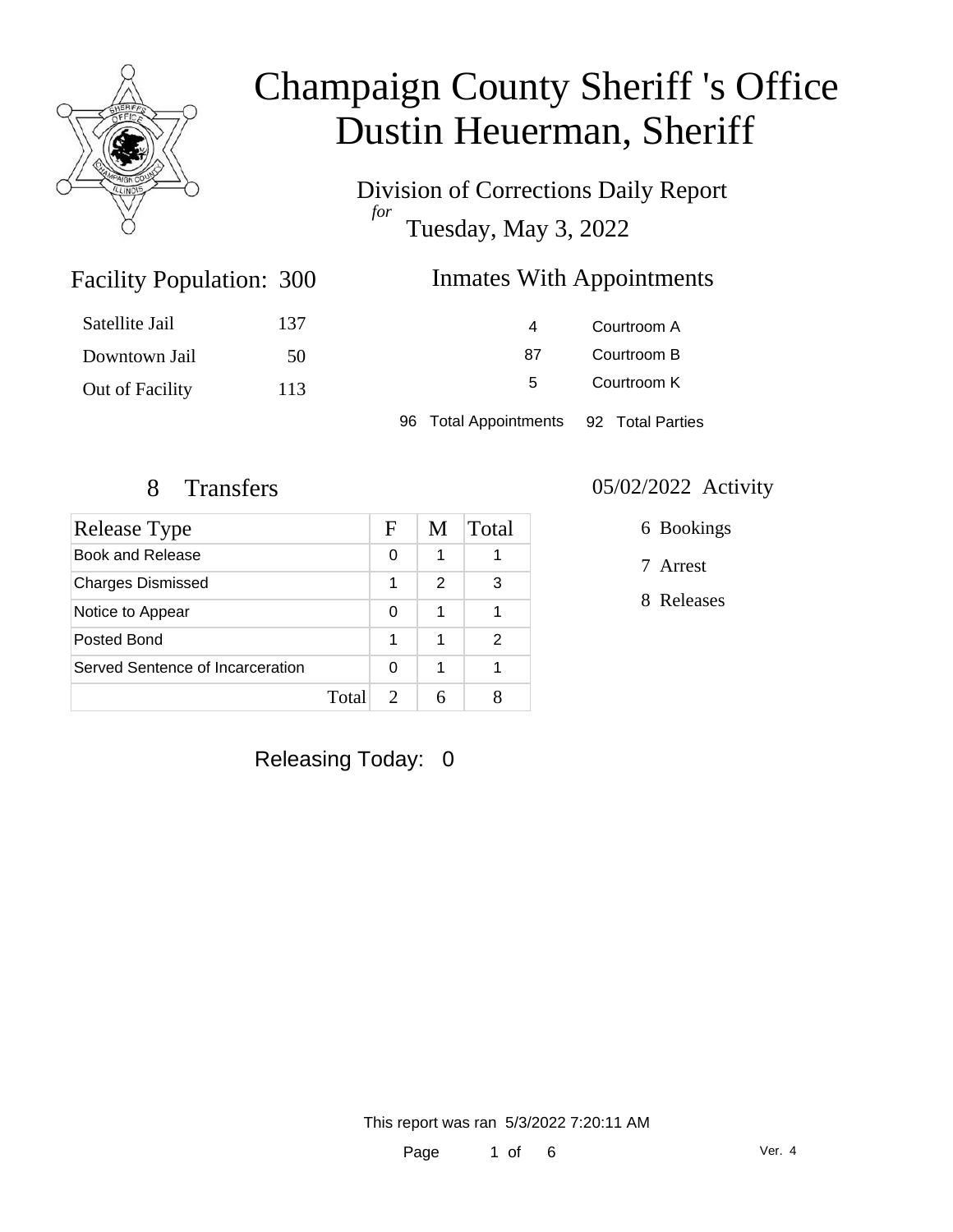

Division of Corrections Daily Report *for* Tuesday, May 3, 2022

#### Custody Status Count

- Civil Sentenced CCCC 1
- Electronic Home Dentention 12
	- Felony Arraignment 2
		- Felony Other 1
	- Felony Pre-Sentence 8
		- Felony Pre-Trial 245
	- Felony Pre-Trial DUI 5
	- Felony Sentenced CCSO 4
	- Felony Sentenced IDOC 4
		- Hold Other 2
	- Misdemeanor Arraignment 1
		- Misdemeanor Pre-Trial 6
- Misdemeanor Sentenced CCSO 1
	- Petition to Revoke 2
	- Remanded to DHS 5
		- Traffic Pre-Trial 1
			- Total 300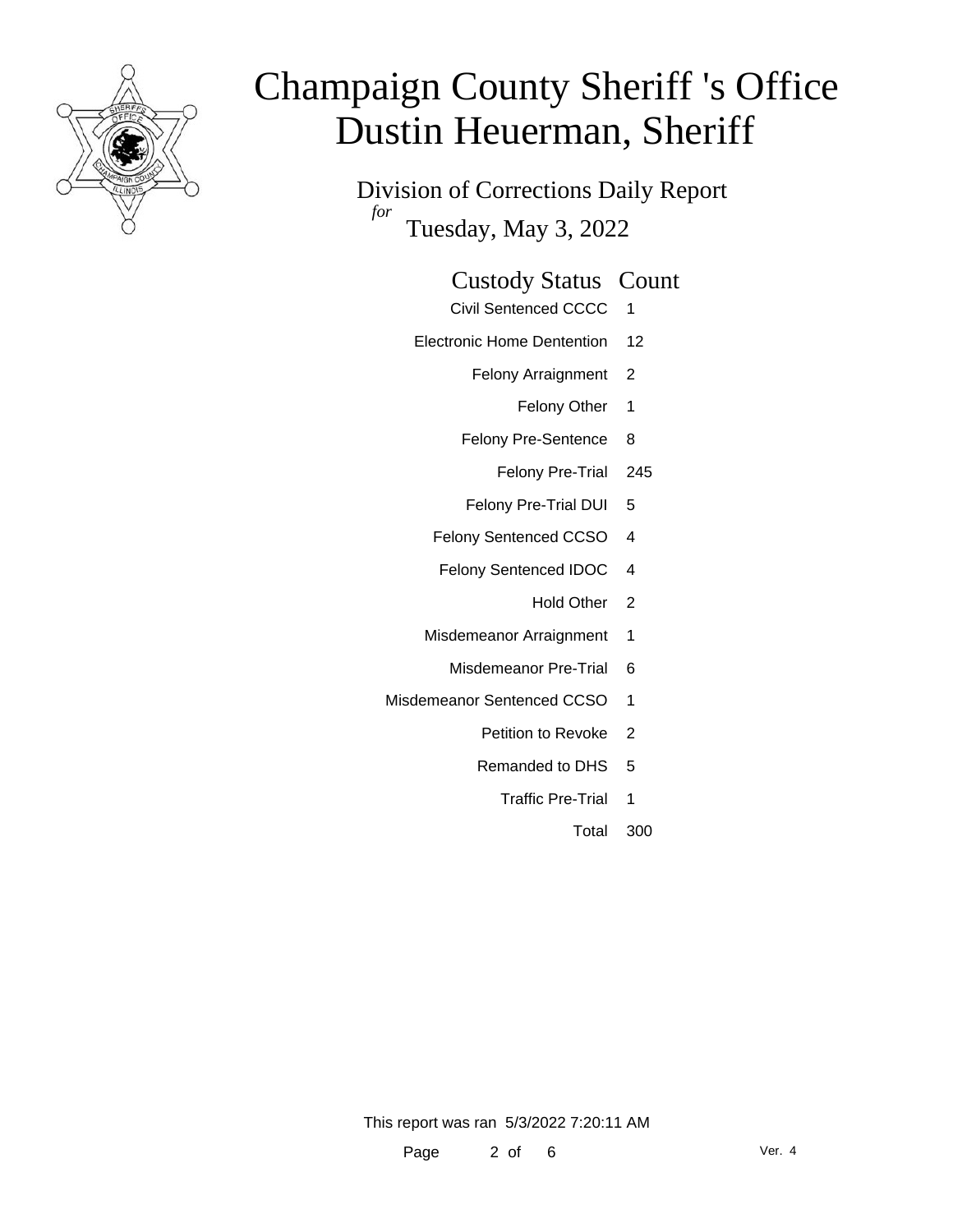

Division of Corrections Daily Report *for* Tuesday, May 3, 2022

### Inmates With Appointments

| <b>Jailing Party Name</b>       | Location    | Number of Records / Node |
|---------------------------------|-------------|--------------------------|
| AKINS, KEVIN IVAN               | Courtroom B | 1 / Out of Facility      |
| BARKSDALE, RAY SHAWN            | Courtroom B | 1 / Out of Facility      |
| BLISSIT, ANTHONY LATHEN         | Courtroom B | 1 / Satellite Jail       |
|                                 | Courtroom K | 1 / Satellite Jail       |
| <b>BROACH, CAREU</b>            | Courtroom B | 1 / Out of Facility      |
| BROWN, JAVON SHANTEZ            | Courtroom B | 1 / Downtown Jail        |
| BROWN, QUINTIN MARSHAUN         | Courtroom B | 1 / Satellite Jail       |
| BROWN, ROCKEITH JAVONTE         | Courtroom B | 1 / Out of Facility      |
| BRYANT, DANNY EUGENE            | Courtroom B | 1 / Out of Facility      |
| BYRD, ANDREW DARNELL            | Courtroom B | 1 / Downtown Jail        |
| CAIN, ISAIAH DEPRIEST           | Courtroom B | 1 / Out of Facility      |
| CAMPBELL, ELIZABETH TAEHEE      | Courtroom B | 1 / Satellite Jail       |
| CAMPBELL, KEITH KNAQEEB         | Courtroom B | 1 / Out of Facility      |
| CAMPBELL, MOHAMMED BURNELL      | Courtroom B | 1 / Out of Facility      |
| CARTER, DERESHEO DEWAYNE        | Courtroom B | 1 / Satellite Jail       |
| CARTER, JAMES IVORY             | Courtroom B | 1 / Satellite Jail       |
| CAVETTE, JUSTIN EUGENE          | Courtroom B | 1 / Out of Facility      |
| <b>CLARK, AMY KANANI</b>        | Courtroom B | 1 / Satellite Jail       |
| CRAIG, DAVUCCI DAVION           | Courtroom B | 1 / Downtown Jail        |
| <b>CROSS, PATRICK DONTRELLE</b> | Courtroom B | 1 / Out of Facility      |
| DAVIS, CLANESHA DAZHANNA        | Courtroom K | 1 / Satellite Jail       |
| DAVIS, MARTIN DENNIS            | Courtroom B | 1 / Satellite Jail       |
| DAWKINS, LEN                    | Courtroom B | 1 / Out of Facility      |
| DILLARD, WILDON JEROME          | Courtroom B | 1 / Satellite Jail       |
| DRAKE, MARCELL DEON             | Courtroom B | 1 / Downtown Jail        |
| ELVIR-REYES, JORGE LEONARDO     | Courtroom B | 1 / Satellite Jail       |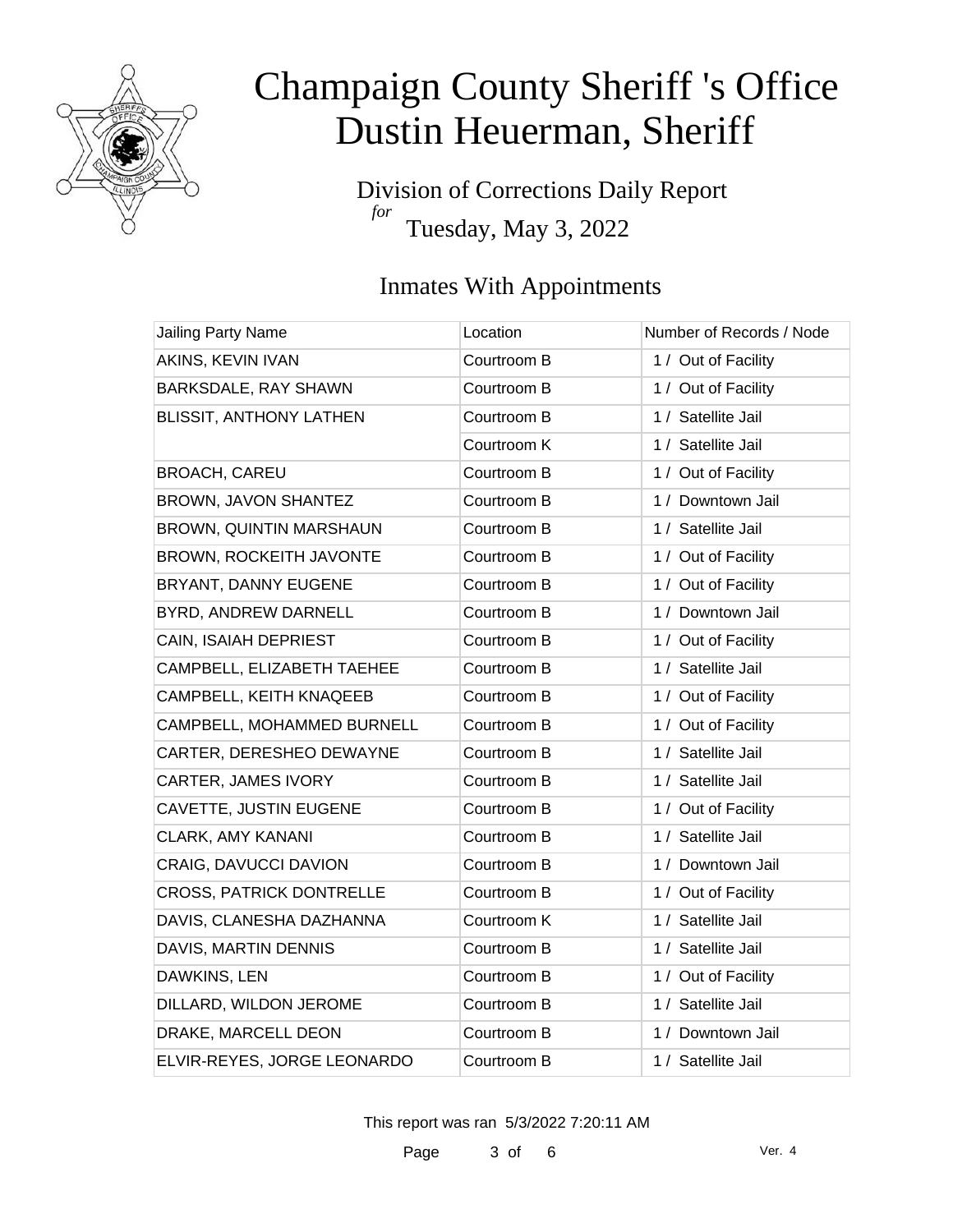

#### Division of Corrections Daily Report *for*

Tuesday, May 3, 2022

| EMKES, DOUGLAS ALAN            | Courtroom B | 1 / Satellite Jail  |
|--------------------------------|-------------|---------------------|
| FINLEY, KEVIN DANTE            | Courtroom B | 1 / Satellite Jail  |
| FONVILLE, TREVOY JERMAINE      | Courtroom B | 1 / Satellite Jail  |
| FRANDLE, MARK RYAN             | Courtroom B | 1 / Satellite Jail  |
| FRANKLIN, MICHAEL ANDRAE       | Courtroom B | 1 / Satellite Jail  |
| <b>GAMBLE, SCOTT PAUL</b>      | Courtroom B | 1 / Satellite Jail  |
| GOODWIN, ANTHONY DWAYNE        | Courtroom B | 1 / Satellite Jail  |
| <b>GRAHAM, CORTEZ LAMON</b>    | Courtroom B | 1 / Out of Facility |
| <b>GRAY, WILLIAM DA'VON</b>    | Courtroom B | 1 / Satellite Jail  |
| GROB, WARREN A, Junior         | Courtroom B | 1 / Downtown Jail   |
| HALLS, EMMA WINSLOW            | Courtroom K | 1 / Satellite Jail  |
| HART, JOHNNY LEE, Junior       | Courtroom K | 1 / Satellite Jail  |
| HAYES, CAMERON TAYLOR MALEEK   | Courtroom B | 1 / Out of Facility |
| HILL, XAVIER LENSHAUN          | Courtroom B | 1 / Satellite Jail  |
| HOLBROOK, JOHNNIE MATHIS       | Courtroom B | 1 / Out of Facility |
| HOLT, MICHAEL TERRELL          | Courtroom B | 1 / Out of Facility |
| <b>INGRAM, CHERELL LETRISE</b> | Courtroom B | 1 / Satellite Jail  |
| JACKSON, LAMONT JEREMIE        | Courtroom B | 1 / Satellite Jail  |
| JONES, MARTEZ LAMONTE          | Courtroom B | 1 / Satellite Jail  |
| KINSEL, EVERAL MICHAEL WILLIAM | Courtroom B | 1 / Downtown Jail   |
| LARUE, TERENCE TRAMEL          | Courtroom B | 1 / Out of Facility |
| LAWS, TERON RAMONTE            | Courtroom B | 1 / Out of Facility |
| LEE, AMAHRION JA'MERE          | Courtroom B | 1 / Out of Facility |
| LILLARD, LAWRENCE TYRONE       | Courtroom A | 1 / Out of Facility |
| MANN, DAVID WILBERT, Junior    | Courtroom B | 1 / Out of Facility |
| MCCAULEY, TIMOTHY WILLIAM      | Courtroom B | 1 / Satellite Jail  |
| MCDONALD, DAVON D              | Courtroom B | 1 / Out of Facility |
| MCGAHA, CHRISTOPHER D          | Courtroom B | 1 / Satellite Jail  |
| MCLAURIN, KEYON A              | Courtroom B | 1 / Out of Facility |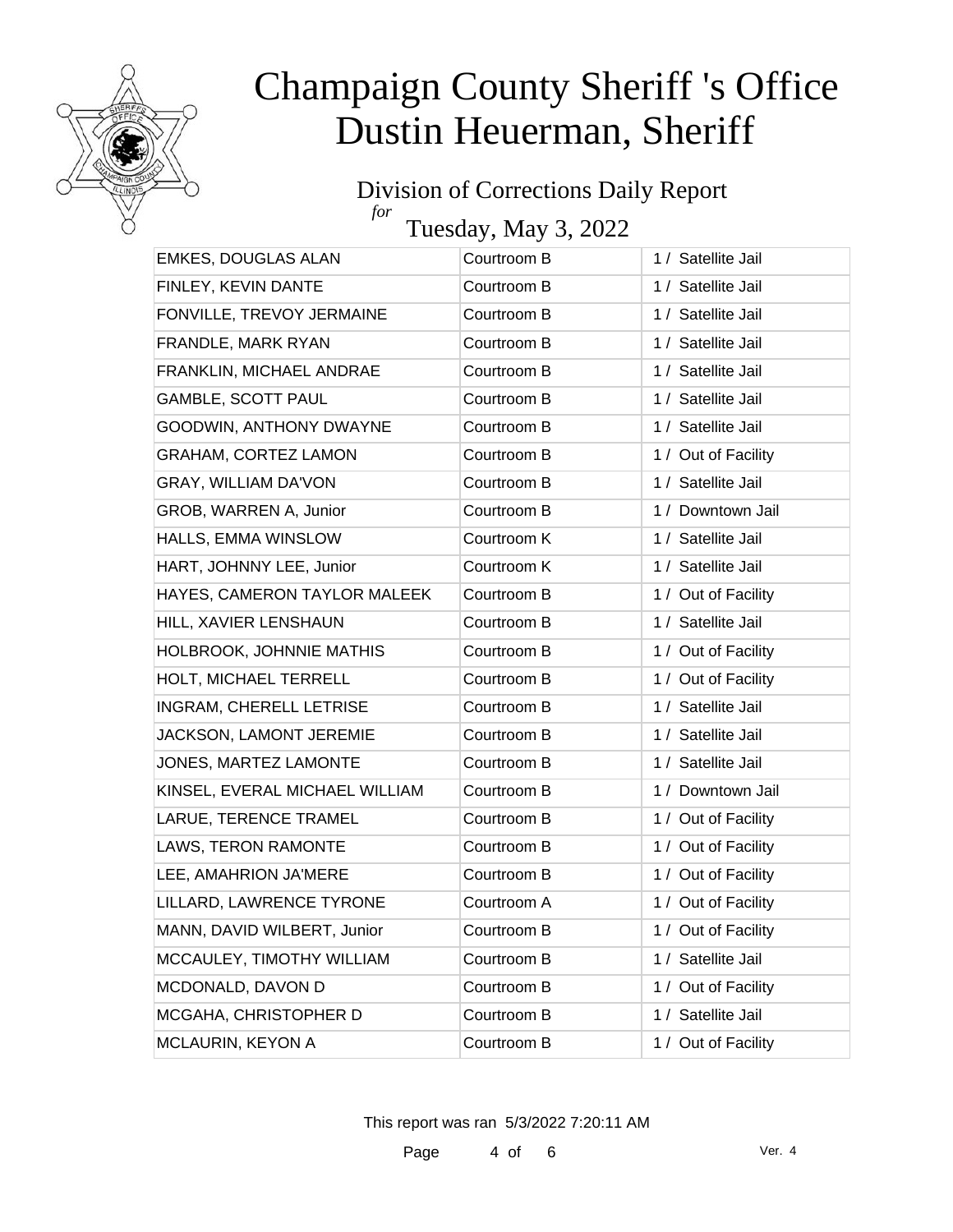

#### Division of Corrections Daily Report *for*

Tuesday, May 3, 2022

| MEEKS, CASSARIOUS MONTE        | Courtroom B | 1 / Satellite Jail  |
|--------------------------------|-------------|---------------------|
| METCALFE, LANELL JARON         | Courtroom B | 1 / Downtown Jail   |
| MILES, DARRION ANTONIO KEVONTA | Courtroom B | 1 / Out of Facility |
| MILES, DEVLON VON, Junior      | Courtroom B | 1 / Out of Facility |
| MILLER, D'ANDRE                | Courtroom A | 1 / Out of Facility |
| MILLER, JOSE LOVELL            | Courtroom B | 1 / Satellite Jail  |
| MOORE, JEREMIAH THOMAS         | Courtroom B | 1 / Satellite Jail  |
| PASCUAL, FRANCISCO JUAN        | Courtroom K | 1 / Satellite Jail  |
| PATNAUDE, MARTY WW             | Courtroom B | 1 / Satellite Jail  |
| PETMECKY, JOHN ROBERT          | Courtroom B | 1 / Satellite Jail  |
| PETRACEK, ROBIN DENISE         | Courtroom B | 1 / Satellite Jail  |
| PETTIGREW, MALCOME JAMIESON    | Courtroom B | 1 / Satellite Jail  |
| PETTIGREW, MARIO TRAVINIO      | Courtroom B | 1 / Downtown Jail   |
| PHILLIPS, LAMAR DESHAWN        | Courtroom B | 1 / Out of Facility |
| PHILLIS, AARON MONTRELL        | Courtroom B | 1 / Downtown Jail   |
| PICKENS, DANTE DEVON           | Courtroom B | 2 / Out of Facility |
| REYNOLDS, DAVID ALLEN          | Courtroom B | 1 / Out of Facility |
| ROBINSON, DONNELL LEVON        | Courtroom B | 1 / Downtown Jail   |
| ROBINSON, DONTRELL DEVON       | Courtroom B | 1 / Out of Facility |
| RUFFIN, JONATHON CECIL         | Courtroom B | 1 / Satellite Jail  |
| RUNGE, ANDRE MARSEAN           | Courtroom B | 1 / Out of Facility |
| <b>SALES, ANDREW KEVIN</b>     | Courtroom B | 1 / Satellite Jail  |
| SANDERS, MICHAEL JEAN          | Courtroom B | 1 / Out of Facility |
| SAROLAS, JONATHAN E            | Courtroom B | 1 / Out of Facility |
| SIMMONS, MICHAEL JAMAL         | Courtroom B | 1 / Out of Facility |
| SOMERS, DYLAN THOMAS           | Courtroom A | 1 / Satellite Jail  |
| TAPSCOTT, CORNELIUS MONDRELL   | Courtroom B | 1 / Out of Facility |
| TOMS, ANDREW CHUCKY            | Courtroom B | 1 / Out of Facility |
| TOY, KAYON LARENZ              | Courtroom B | 1 / Out of Facility |